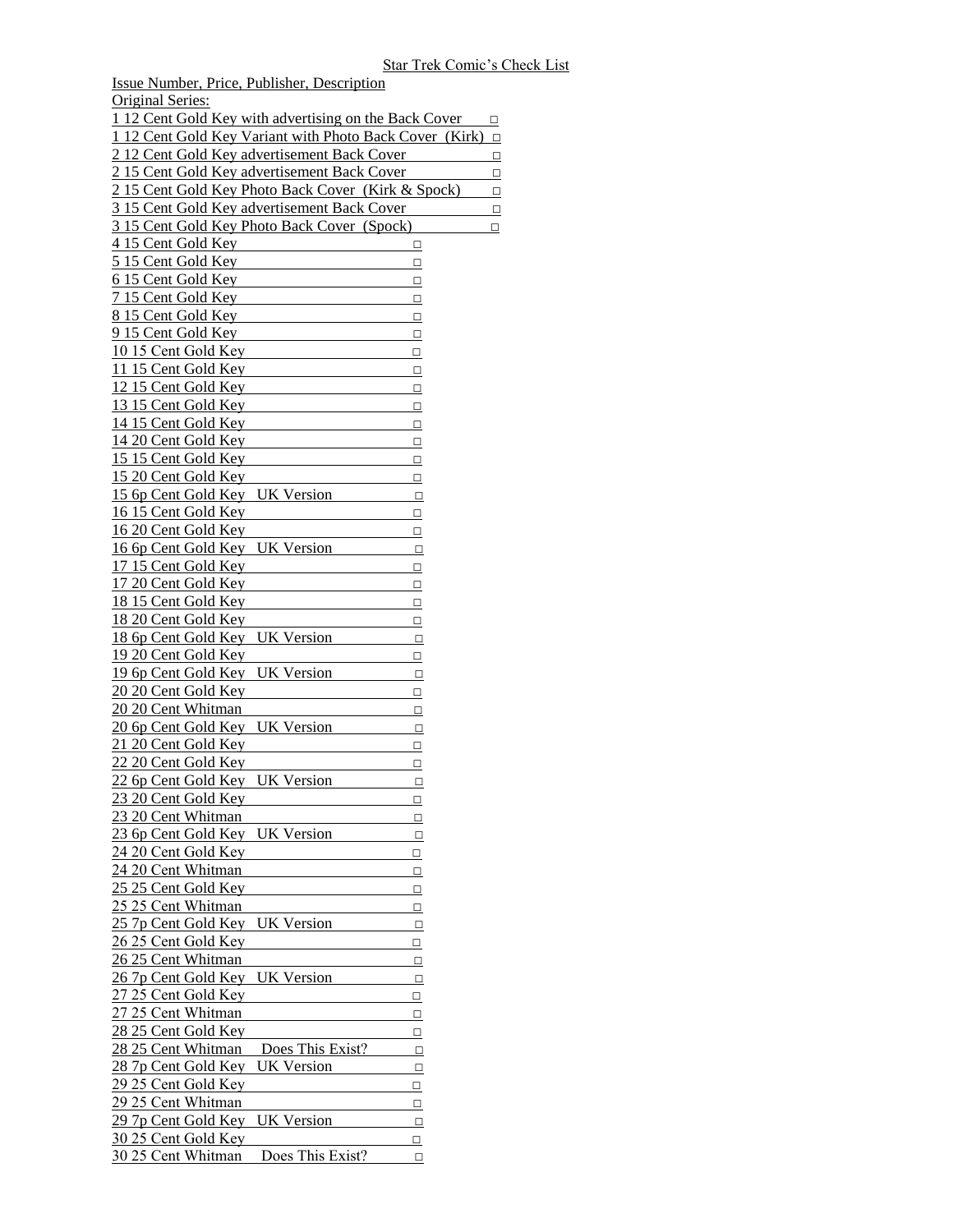| 31 25 Cent Gold Key                      | $\Box$          |
|------------------------------------------|-----------------|
| 31 25 Cent Whitman                       | Q               |
| 31 7p Cent Gold Key UK Version           | □               |
| $32\overline{25}$ Cent Gold Key          | $\Box$          |
| 32.25 Cent Whitman                       | $\Box$          |
| 33 25 Cent Gold Key                      | $\hfill\square$ |
| 33 25 Cent Whitman                       |                 |
|                                          | $\Box$          |
| 33 8p Cent Gold Key<br><b>UK Version</b> | $\Box$          |
| 34 25 Cent Gold Key                      | $\Box$          |
| 34 25 Cent Whitman                       | $\Box$          |
| 35 25 Cent Gold Key                      | $\Box$          |
| 35 25 Cent Whitman                       | $\Box$          |
| 35 8p Cent Gold Key<br><b>UK Version</b> | $\Box$          |
| 36 25 Cent Gold Key                      | $\Box$          |
| 36 25 Cent Whitman                       | $\Box$          |
| 37 25 Cent Gold Key                      | $\Box$          |
| 37 25 Cent Whitman                       | $\Box$          |
| 38 25 Cent Gold Key                      | $\Box$          |
| 38 25 Cent Whitman                       | $\Box$          |
| 39 25 Cent Gold Key                      | $\Box$          |
| 39 25 Cent Whitman                       | $\Box$          |
| 40 30 Cent Gold Key                      | $\Box$          |
| 40 30 Cent Whitman                       |                 |
|                                          | $\Box$          |
| 41 30 Cent Gold Key                      | $\Box$          |
| 41 30 Cent Whitman                       | $\Box$          |
| 42 30 Cent Gold Key                      | $\Box$          |
| 42 30 Cent Whitman Does This Exist?      | $\Box$          |
| 43 30 Cent Gold Key                      | $\Box$          |
| 43 30 Cent Whitman Does This Exist?      | $\Box$          |
| 44 30 Cent Gold Key                      | $\Box$          |
| 44 30 Cent Whitman                       | $\Box$          |
| 45 30 Cent Gold Key                      | $\Box$          |
| 45 30 Cent Whitman                       | $\Box$          |
| 46 30 Cent Gold Key                      | $\Box$          |
| 46 30 Cent Whitman                       | $\Box$          |
| 47 30 Cent Gold Key                      | $\Box$          |
| 47 30 Cent Whitman                       | $\Box$          |
| 48 30 Cent Gold Key                      | □               |
| 48 30 Cent Whitman                       | □               |
| 49 30 Cent Gold Key                      | □               |
| 49 30 Cent Whitman Does This Exist?      | $\Box$          |
| 50 35 Cent Gold Key                      |                 |
| 50 35 Cent Whitman Does This Exist?      | □               |
|                                          | $\Box$          |
| 51 35 Cent Gold Key                      | ◻               |
| 51 35 Cent Whitman Blue Tint             | $\Box$          |
| 51 35 Cent Whitman Red Tint              | $\Box$          |
| 52 35 Cent Gold Key                      | $\Box$          |
| 52 35 Cent Whitman                       | $\Box$          |
| 53 35 Cent Gold Key                      | $\Box$          |
| 53 35 Cent Whitman                       | $\Box$          |
| 54 35 Cent Gold Key                      | $\Box$          |
| 54 35 Cent Whitman                       | $\Box$          |
| 55 35 Cent Gold Key                      | ◻               |
| 55 35 Cent Whitman                       | $\Box$          |
| 56 35 Cent Gold Key                      | $\Box$          |
| 56 35 Cent Whitman                       | $\Box$          |
| 57 35 Cent Gold Key                      | $\Box$          |
| 57 35 Cent Whitman                       | $\Box$          |
| 58 35 Cent Gold Key                      | ◻               |
| 58 35 Cent Whitman                       | $\Box$          |
| 59 35 Cent Gold Key                      | $\Box$          |
| 59 35 Cent Whitman                       |                 |
|                                          | $\Box$          |